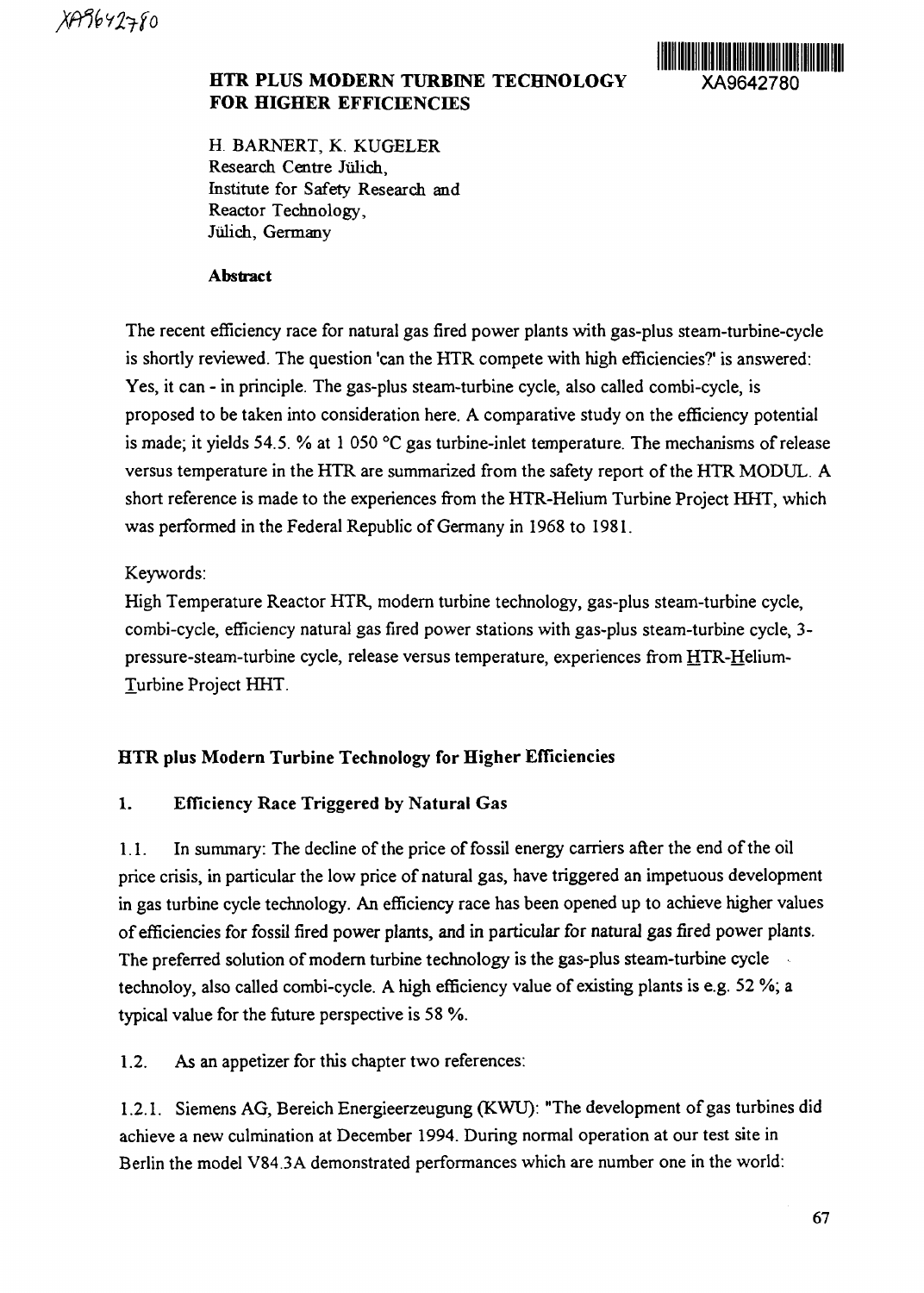- An efficiency (of a gas turbine) of 38 %, which leads to an efficiency of a GUD-plant of 58 % (GUD = Gas- und Dampf-Turbine, Trademark) and
- a power (of a gas turbine) of 170 MW, the largest in the class of the 60-Hz-turbines." Lit. SIEMENS-1995.

1.2.2. From a scientific report: "The efficiency can be increased from yesterday's promising 54 % in two steps to values around 60 % at the end of the decade. In each step three parameters are important, these are: higher effiencies by optimalization of the design of the blades, increased gas turbine-inlet temperature and improvements in the steam-turbine process, e.g. with a sub-critical 3-pressure-process including re-heat steps", lit. RIEDLE-1994, S. 39.

1.3. In detail on efficiencies on gas turbines combi-cycles and future prospects of natural gas fired power plants:

1.3.1. In 1994 natural gas-fired power plants with gas turbines with the total power of about 240 GWe were in operation with a total efficiency of 32 %, and natural gas fired power plants with combi-cycles, that is gas-turbine plus steam-turbine cycles GST, with the total capacity of about 130 GWe were in operation with an efficiency of 49 %, RIEDLE-1994, fig. 1. The bigger number of capacity for gas turbines - in contrary to combi-cycles - is an indication that smaller unit capacities and smaller capital costs are also decisive in the decision for an investment. But there is a trend to make use of the potential for higher efficiencies with the combi-cycles, fig. 1.

1.3.2. Natural gas fired power stations with steam cycles achieve efficiencies between 42 and 47 %, fig. 1. But obviously the gas turbine technology offers, in particular for natural gas based systems, a number of advantages, e.g. low capital cost, short construction time, and last not least high potential for efficiency.

1.3.3. Official measurements at the power station AMBARLI, Turkey, with a gas plus steamturbine-cycle, GST, called GUD, and constructed by Siemens resulted in an efficiency of 52,5 % at nominal power, fig. 1, and 53,2 % at peak power, lit. SIEMENS-1993. This applies for the first block with the total power of 450 MWe. The second and third block showed efficiencies at nominal power of 52.0 % and 51.9 %. These measured values, fig. 1, fit with the theoretical evaluations, lit. RUKES-1993 and REUTER-1993, and they apply for a gas turbine-inlet temperature of 1050 °C. The recently finished construction of the 205 MWe GUD power station TROMBAY, India, has a measured value of the efficiency at nominal operation of 50,48 %, lit. NAUEN-1995, table 1, at the air temperature of 35 °C, which adjusted to 24 °C means about 51,5 % at a gas turbine-inlet temperature (ISO 2314) of 1037 °C, lit. NAUEN-1995, table 2.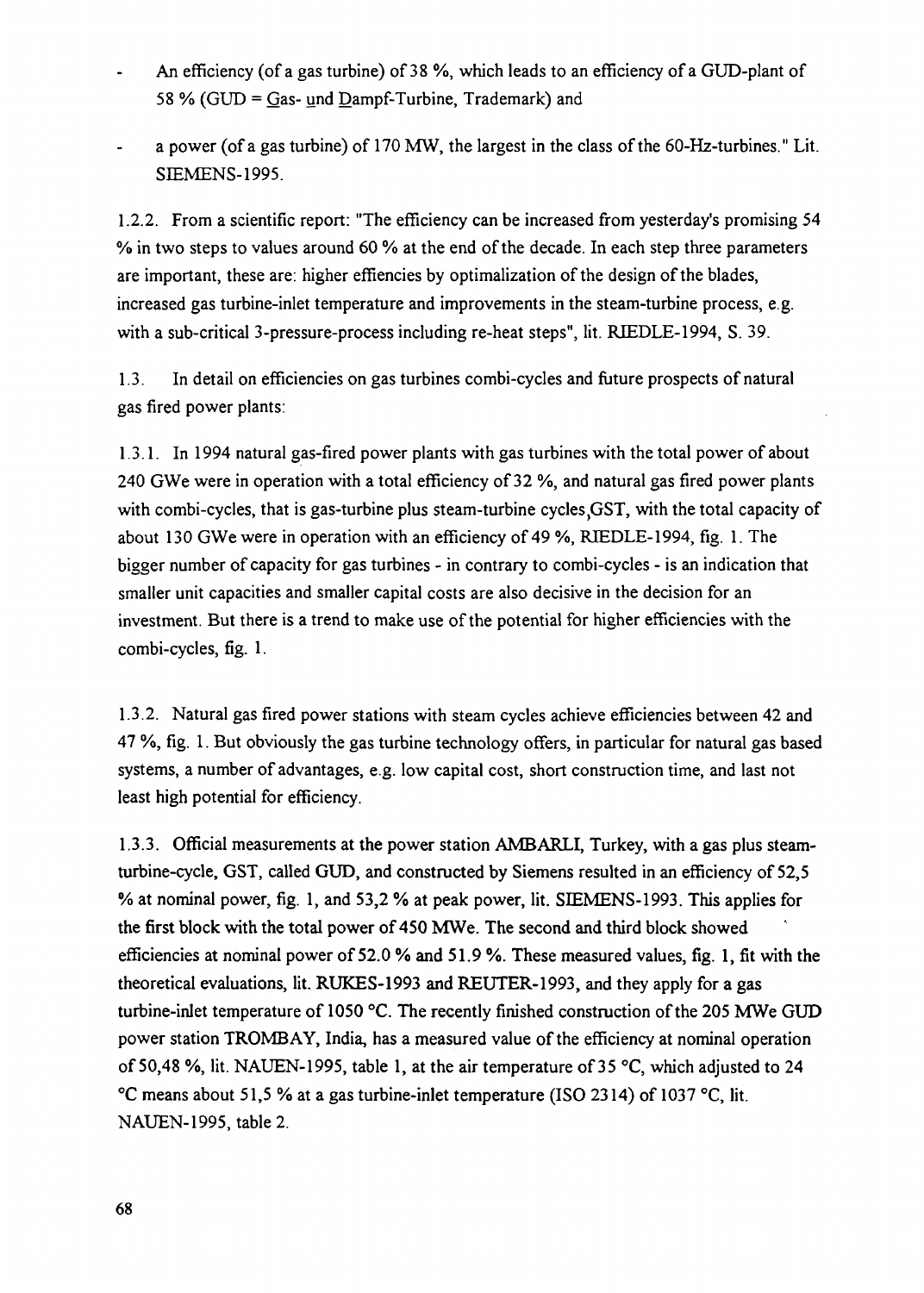

Fig. 1: Efficiency race natural gas, status and trend for the steam turbine cycle, the gas turbine cycle and the gas-plus-steam-turbine cycle: Net plant efficiency versus gas turbine inlet temperature, diagram 1 of 2.

1.3.4. With increasing gas turbine inlet temperature the efficiency increases at about 2 *%* points/100 K gas turbine-inlet temperature, so that at around 1200 °C about 55 % can be achieved, fig. 1. Gas turbines with gas turbine-inlet temperatures in the range of 1 100 to 1 200 °C are now in introduction into the market. The perspectives is that at about the year 2000 the gas turbine-inlet temperature could achieve 1 250 °C, lit. RIEDLE-1994.

1.3.5. It should be remarked here that the information about the promising value of efficiency of 58 % in the advertisement of the vendor industry - as usually - does not contain any precise information about the gas turbine-inlet temperature; therefore the respective value in fig. 1 is labled with a question mark. The reason is simple: The gas turbine inlet temperature is the simplest indicator for progress in the gas turbine technology.

1.3.6. Another factor to be considered is - of course - the capital investment.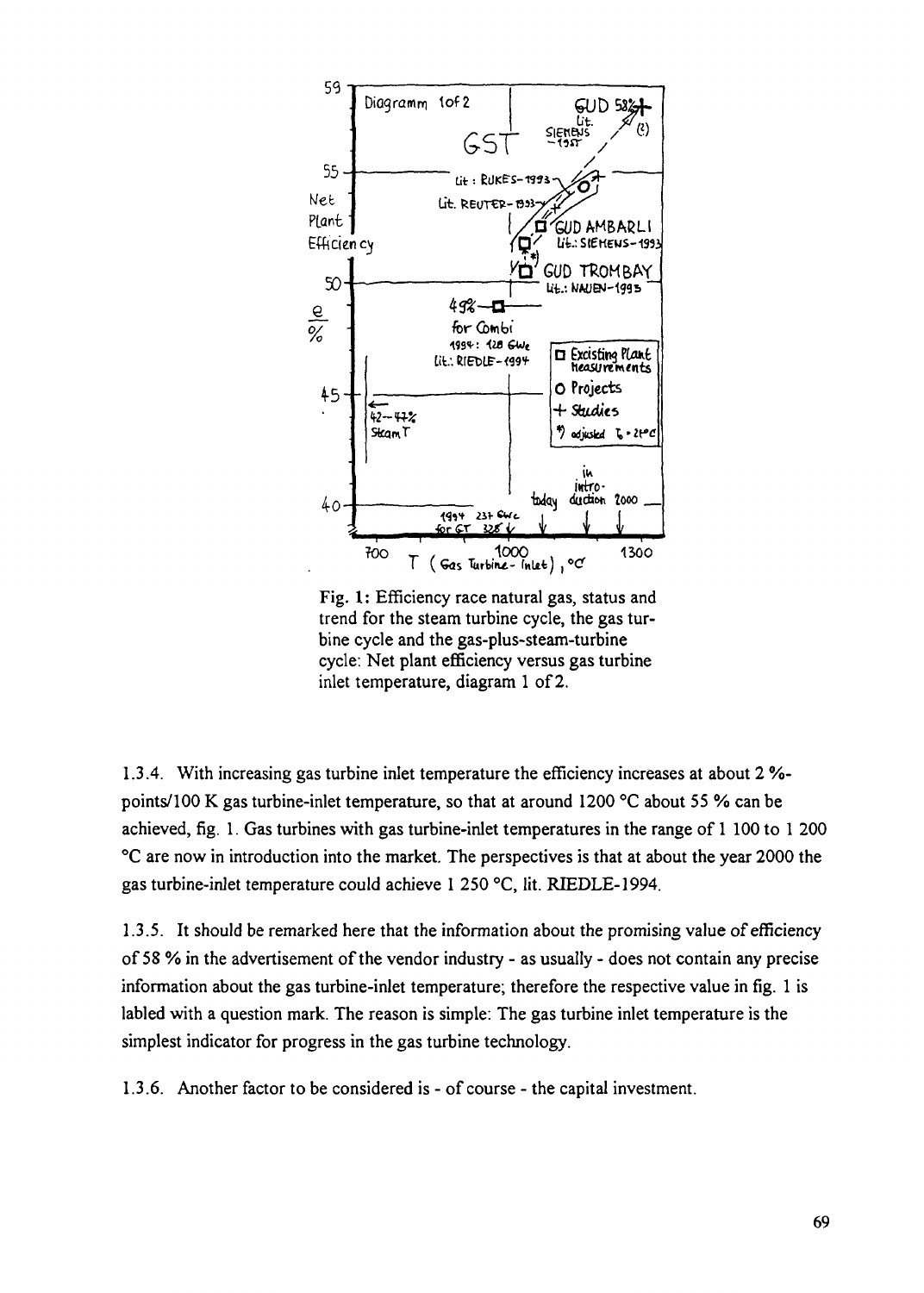| 1. Primary circuit                             |                     | Design A | Design B       |
|------------------------------------------------|---------------------|----------|----------------|
| Cooling fluid                                  |                     | Helium   | Helium         |
| Thermal power                                  | MW                  | 200      | 200            |
| Reactor inlet temperature                      | $\overline{C}$      | 350      | 364            |
| Reactor outlet temperature                     | $\overline{C}$      | 950      | 1050           |
| Reactor outlet pressure                        | bar                 | 60       | 60             |
| Relative pressure losses                       | $\frac{0}{6}$       | 3,3      | 0,8            |
| Helium mass flow                               | kg/s                | 64,2     | 58,7           |
| Electric blower power                          | <b>MW</b>           | 3,3      | $\mathbf 0$    |
| 2. Gas turbine circuit                         |                     |          |                |
| Working fluid                                  |                     | Helium   | same           |
| Log. temperature difference in IHX             | $\overline{C}$      | 50       |                |
| Relative pressure losses                       | $\frac{6}{6}$       | 6        | 3 <sup>2</sup> |
| Turbine inlet temperature                      | $\overline{C}$      | 900      | 1050           |
| Turbine outlet temperature                     | $\overline{C}$      | 580      | 548            |
| Relative cooling massflow                      | $\%$                | 3        | $\overline{3}$ |
| Turbine mass flow                              | kg/s                | 64,2     | 58,7           |
| Turbine pressure ratio                         |                     | 2,42     | 3,71           |
| Polytrope turbine efficiency                   | $\%$                | 90       | 92             |
| Compressor inlet temperature                   | $\overline{c}$      | 97       | 97             |
| Compressor outlet temperature                  | $\overline{C}$      | 291      | 396            |
| Compressor mass flow                           | kg/s                | 66,2     | 60,4           |
| Compressor pressure ratio                      |                     | 2,58     | 3,91           |
| Polytrope compressor efficiency                | $\%$                | 90       | 91             |
| Generator power                                | <b>MW</b>           | 39       | 59,2           |
| 3. Steam turbine circuit                       |                     |          |                |
| Helium inlet temperature in waste heat boiler  | $\rm ^{\circ}C$     | 580      | 548            |
| Helium outlet temperature in waste heat boiler | $\overline{c}$      | 97       | 97             |
| HP - High pressure steam\HP                    | $\overline{C/b}$ ar | 550/60   | 515/140        |
| LP-Low pressure steam\MD                       | °C/bar              | 200/8    | 300/29,4       |
| HD-Steam mass flow\LP                          | kg/s                | 43,8     | 230/5,6        |
| LP - Steam mass flow                           | kg/s                | 6,9      |                |
| Polytrope efficiency of steam turbine          | $\frac{1}{2}$       | 85       | 85             |
| Generator power                                | <b>MW</b>           | 57,9     | 52,3           |
| 4. Total plant                                 |                     |          |                |
| Internal thermal efficiency of combined cycle  | %                   | 48,9     | 55,7           |
| Total power (sum minus mech. losses)           | <b>MW</b>           | 96,8     | 110            |
| Total efficiency                               | ℅                   | 48,4     | 55,0           |
| Self demand (with blower)                      | <b>MW</b>           | 4,2      | 1,0            |
| Net power                                      | MW.                 | 92,7     | 109            |
| Net efficiency                                 | %                   | 46,3     | 54,5           |

Table 1: HTR with Gas-plus Steam-Turbine Cycle, 2 Designs

Remark:

Design A: Lit.: HAVERMANN-1993, BARNERT-SINGH-1994 Design B: This study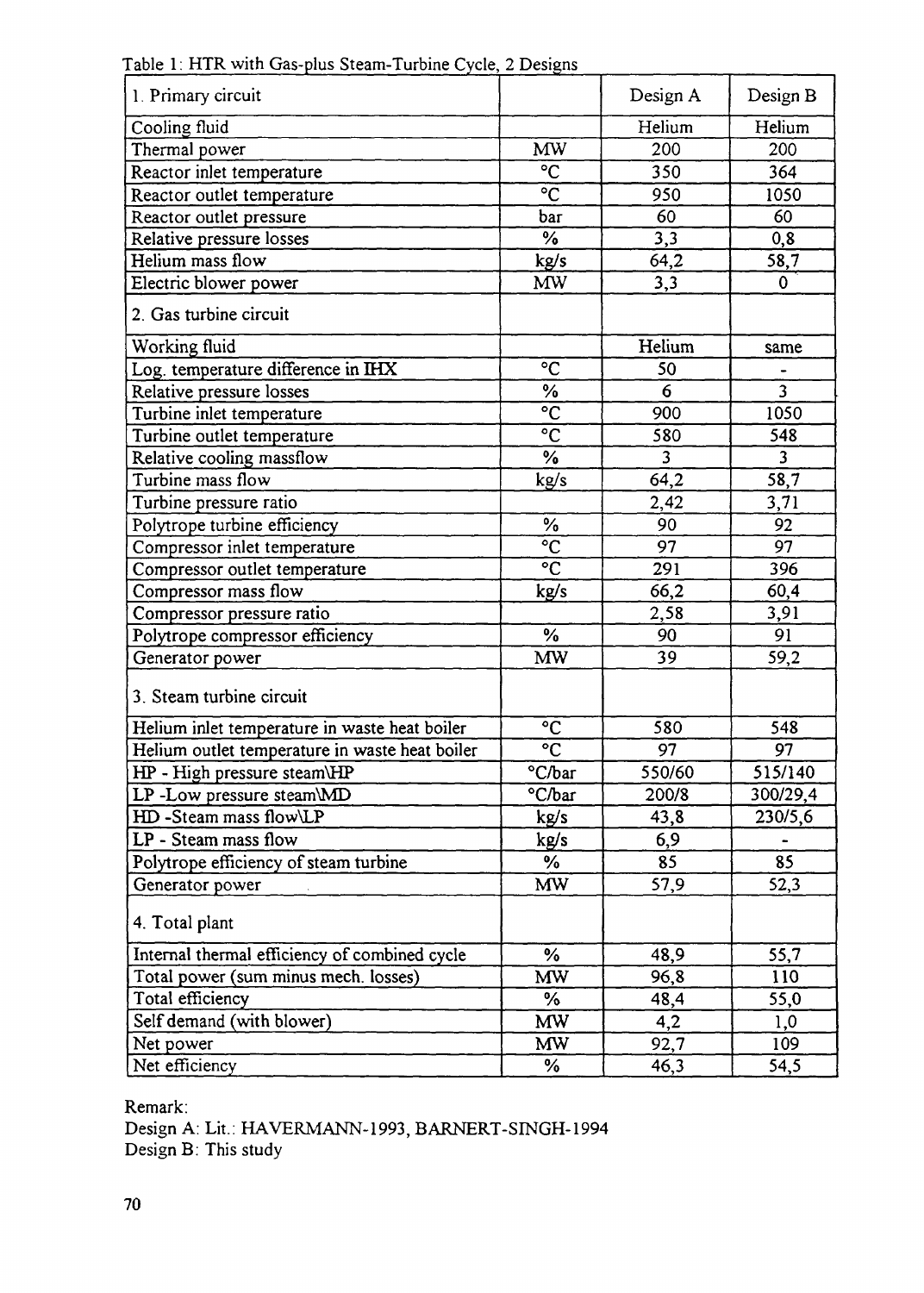## 2. **HTR with Gas-plus Steam-Turbine,** GST

2.1. In summary: The efficiency potential of the gas turbine technology for the conversion of high temperature heat from the HTR into electricity is - in principle - as high as that based on natural gas. Therefore it is proposed here to take the gas-plus-steam-turbine-cycle, GST, into consideration, in particular with a "3-pressure-steam-turbine-cycle". With further improvements, in particular in the gas turbine cycle, and with the assumption that the gas turbine-inlet temperature is 1 050 °C (100 K more than AVR in 1974) the calculated net efficiency is 54.5 %. A particular advantage of the GST versus the gas turbine cycle with recuperation is that the core-inlet temperature is smaller at comparable efficiency conditions.

2.2. In detail on efficiencies from various projects and on the efficiency potential, in comparison to the conventional natural gas based technology:

2.2.1. The measured efficiency of electricity production in the THTR-300 as the ratio of the measured generator power vs. the thermal power is 39,7 % (303 MWe/763 MWt, not the net-



Fig. 2: HTR with gas-plus steam-turbine-cycle, GST, trends in efficiency and comparison to natural gas: Net plant efficiency versus helium temperature at core-outlet, respectively gas turbine-inlet, diagram 2 of 2: The HTR-GST has the same efficiency potential as the natural gas based system.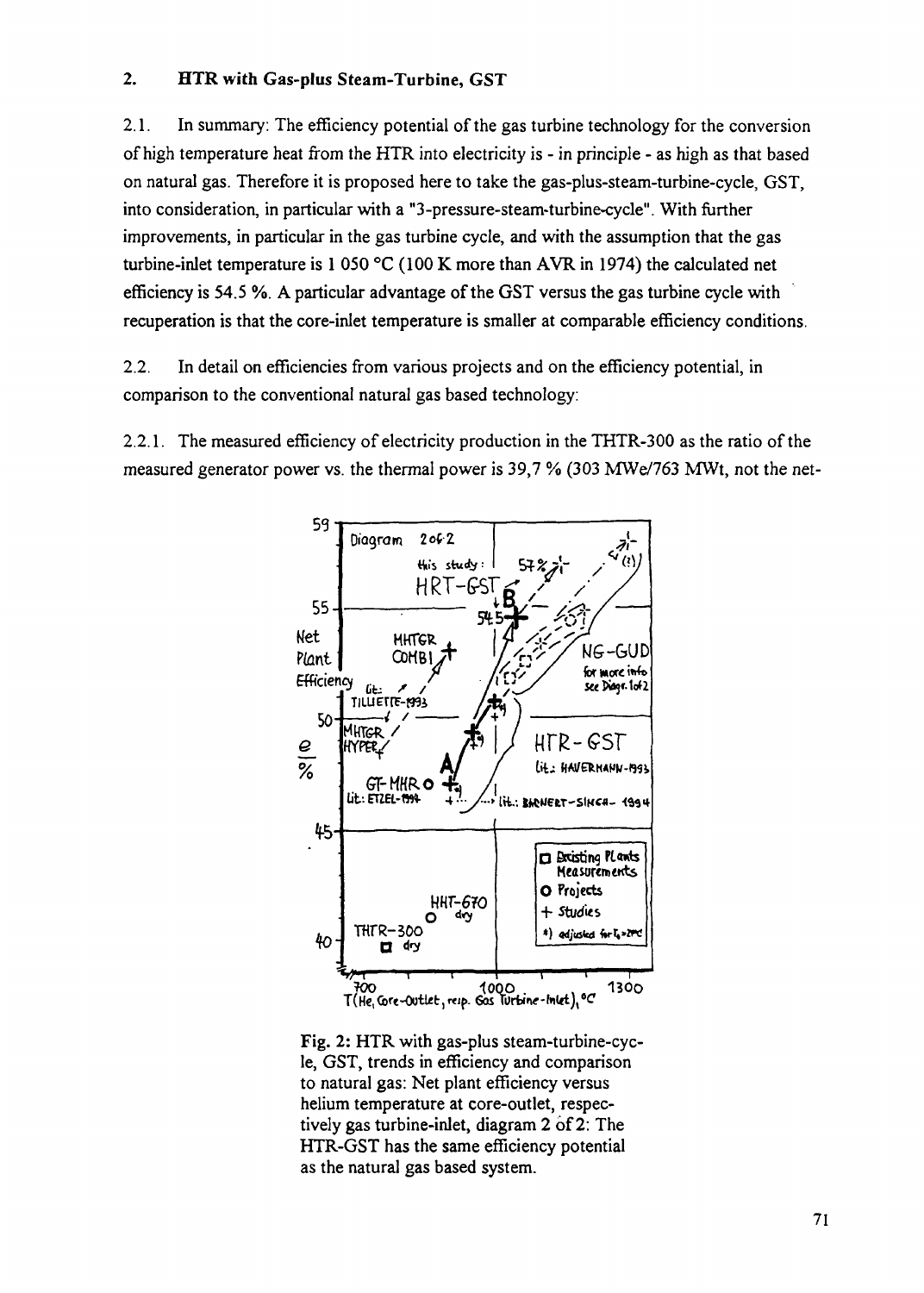efficiency), lit. SCHWARZ-1987, p. 8, table 2, measurement made 100 % power. These measured values were close to the calculated values. The THTR-300 had a steam turbine cycle and a dry cooling tower, it was operated at a core-outlet temperature of 750 °C, fig. 2. The operation of the THTR-300 was terminated in 1989, due to financial and political difficulties; rigth now (October 1995) the unloading of the fuel pebbles is finished since more than half a year.

2.2.2. The HHT-670 (HHT = HTR plus Helium Turbine, 670 MWe, projected demonstration plant) had an efficiency of 41 % at a gas turbine-inlet temperature of 850 °C, lit. ARNDT-1979. It should be remarked, that this efficiency value applies for dry cooling. The project HHT was performed from 1968 to 1981 in the Federal Republic of Germany; it was terminated in 1981 because of the decision that the THTR-300 follow up-plant should be an HTR with a steam cycle. More details are given in lit. WEISBRODT-1995, respectively in this workshop.

2.2.3. The efficiency of the GT-MHR (GT-MHR = Gas Turbine-Modular High Temperature Reactor) is 47 % at the gas turbine-inlet temperature of 850 °C, lit. ETZEL-1994, table 1. The gas turbine cycle includes a compact plate fin recuperator. An important design feature in that project is that all part of the gas turbine and the heat exchangers, as well as the generator, are located in the power conversion vessel.

2.2.4. The MHTGR-Combi (MHTGR = Modular High Temperature Gas-Cooled Reactor with Combined Gas Turbine - Hypercritical Steam Turbine Cycle, 238.5 MWe) has an efficiency of 53 % at the gas turbine-inlet temperature of 900  $\degree$ C, fig. 2, lit. TILLIETTE-1993, fig. 11 on page 14, with an MHTGR of 450 MWt. It is foreseen to be operated with an intermediate heat exchanger, the core outlet temperture is 950 °C and the core inlet temperature 512 °C. The base for this proposal is an MHTGR-HYPER utilising an advanced, hypercritical steam cycle alone with an efficiency of 48.4 % at the steam generator-inlet temperature of 730 °C, fig. 2. The interesting thermodynamical feature of this proposal is that the hypercritical steam turbine cycle allows a strong reduction in exergy losses in the steam generator: It fits very well to the heat cascading between the gas turbine and the steam turbine cycles.

2.2.5. Another possibility for the reduction of exergy losses in the heat cascading between the gas turbine cylce and the steam turbine cycle is the "2 or 3 pressure steam cycle" as used in modern conventional GST-cycles based on natural gas, chapter 1. Therefore it is proposed here to take the gas-plus steam-turbine cycle, GST, into consideration, in particular with a "3 pressure-steam-turbine-cycle".

2.2.6. The HTR-GST, design A, has an efficiency of about 47 % at the gas turbine-inlet temperature of 900 °C, fig. 2, being adjusted for  $T_{\Omega} = 24$  °C in this figure, from 46,3 %, table 1, lit. BARNERT-SINGH-1994 and lit. HAVERMANN-1993. The HTR-GST, design A has the following main data: modular HTR-200 MWt, 950-350 °C (core-outlet<sub>i</sub>inlet temperature),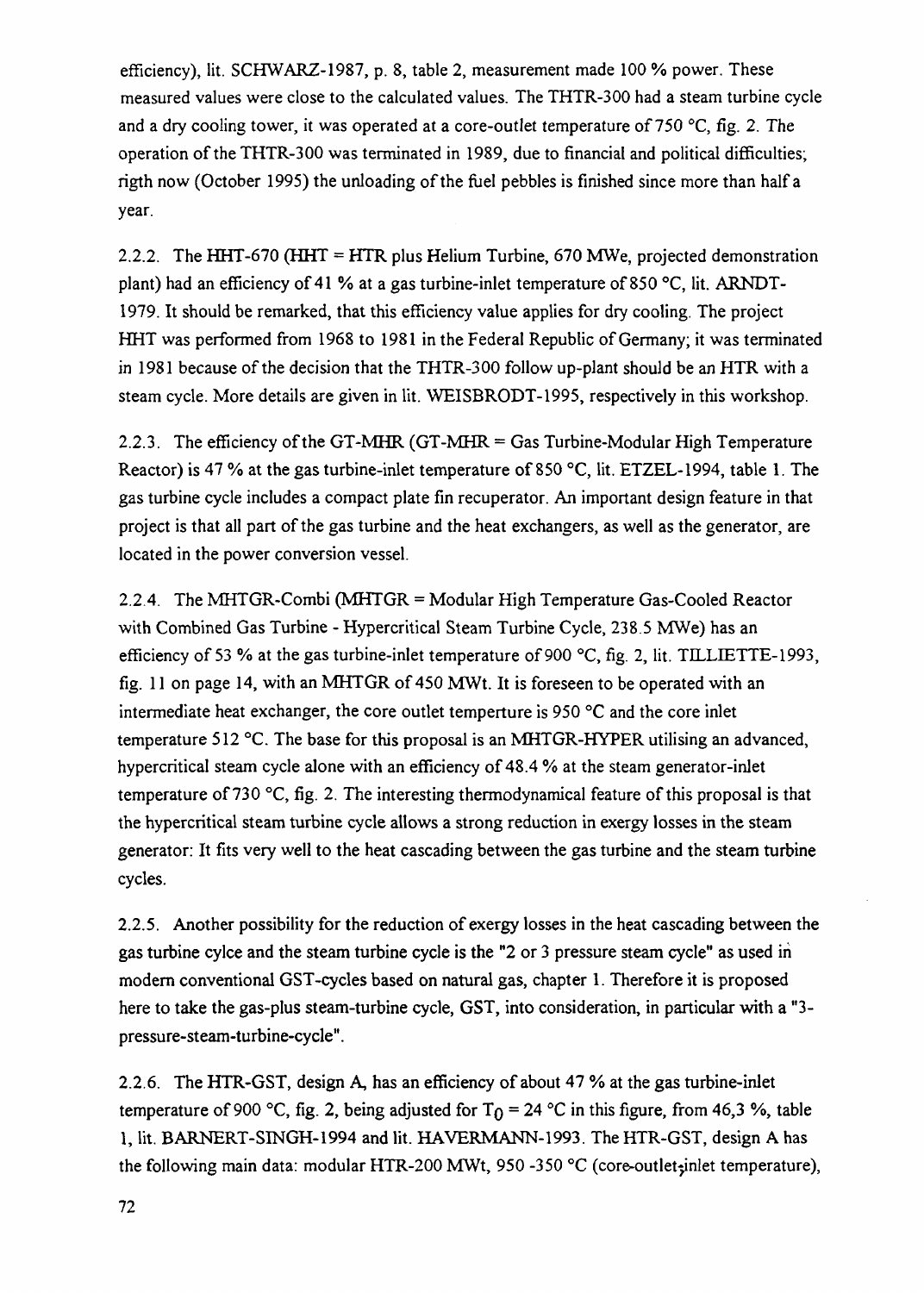intermediate heat exchanger 900-291 °C, gas turbine with 2,42 turbine pressure ratio, steam turbine cycle with 2 pressures and internal thermal efficiency of 48,9 %, table 1, column design A, lit. BARNERT-SINGH-1994 and lit. HAVERMANN-1993. An important design detail of design A (not given in table 1) is the pintch point temperature difference of 8 K. The higher values of efficiencies in fig. 2, about 49 % at 950 °C and about 50,5 % at 1 000 °C, were achieved by the omittance of the intermediate heat exchanger and the increase of the gas turbine inlet temperature to 1 000 °C, lit. HAVERMANN-1993. Here it can be remarked that the tendency of these efficiency values does well fit with the tendency of measured efficiency values of assisting plants based on natural gas, called NG-GUD in fig. 2.

2.3. In detail on HTR with gas-plus steam turbine cycle, GST, in particular with a "3 pressure steam turbine cycle", design B, this study:

2.3.1. The HTR-GST-design B has an efficiency of 54,5 % at the gas turbine-inlet temperature of 1 050 °C, fig. 2, this study. The design B consists of an HTR with 200 MWt, a gas turbine cycle, comparable to the conventional ones and a 3-pressure-steam turbine cycle, taken from conventional design proposals, fig. 3 and fig. 4, lit. RUKESS-1993, p. 28, fig. 6. The calculated design data, table 1, column design B, are made for a gas turbine-inlet temperature of 1 050  $\degree$ C, and include some improvements of the gas turbine technology as compared to design A. These are: polytrope turbine efficiency: 92 % (instead 90), polytrope compressor efficiency: 91 % (instead 90), relative pressure losses: 3 % (instead 6, because steam generator instead of compact recuperator) and relative cooling mass flow: 3 % (unchanged, in spite of increased gas turbine inlet temperature).

2.3.2. The gas-turbine-cycle of design B is similar to conventional ones, fig. 3. It has the following temperature data: gas turbine-inlet temperature 1 050 °C, and core-inlet temperature 396 °C. It can be remarked, that the low core-inlet temperature is an advantage of the GSTcycle compared to the gas turbine cycle with recuperation.

2.3.3. The 3-pressure-steam-turbine-cycle of design B, fig. 3, has been taken unchanged from a conventional design, because it can be considered to be an optimum design already. The steam generator-inlet temperature is 548 °C, the steam generator outlet temperature is 98 °C. The process also includes some re-heat. A possible disadvantage of the 3-pressure steam turbine cycle in comarison to the 2-pressure steam turbine cycle is the increased value of the 3rd pressure of 140 bar, which is higher than the primary helium pressure and therefore needs to be particularly considered in design base accidents.

2.3.4. An impression on the reduction of exergy losses can be derived from the temperatureheat-diagram, fig. 4. The bundles in the steam generator are arranged in such a way, that the temperature-heat-lines of the steam cycle fit best to that of the helium cycle. The pintch point temperature difference in design B has also not been changed and therefore is 12 K (not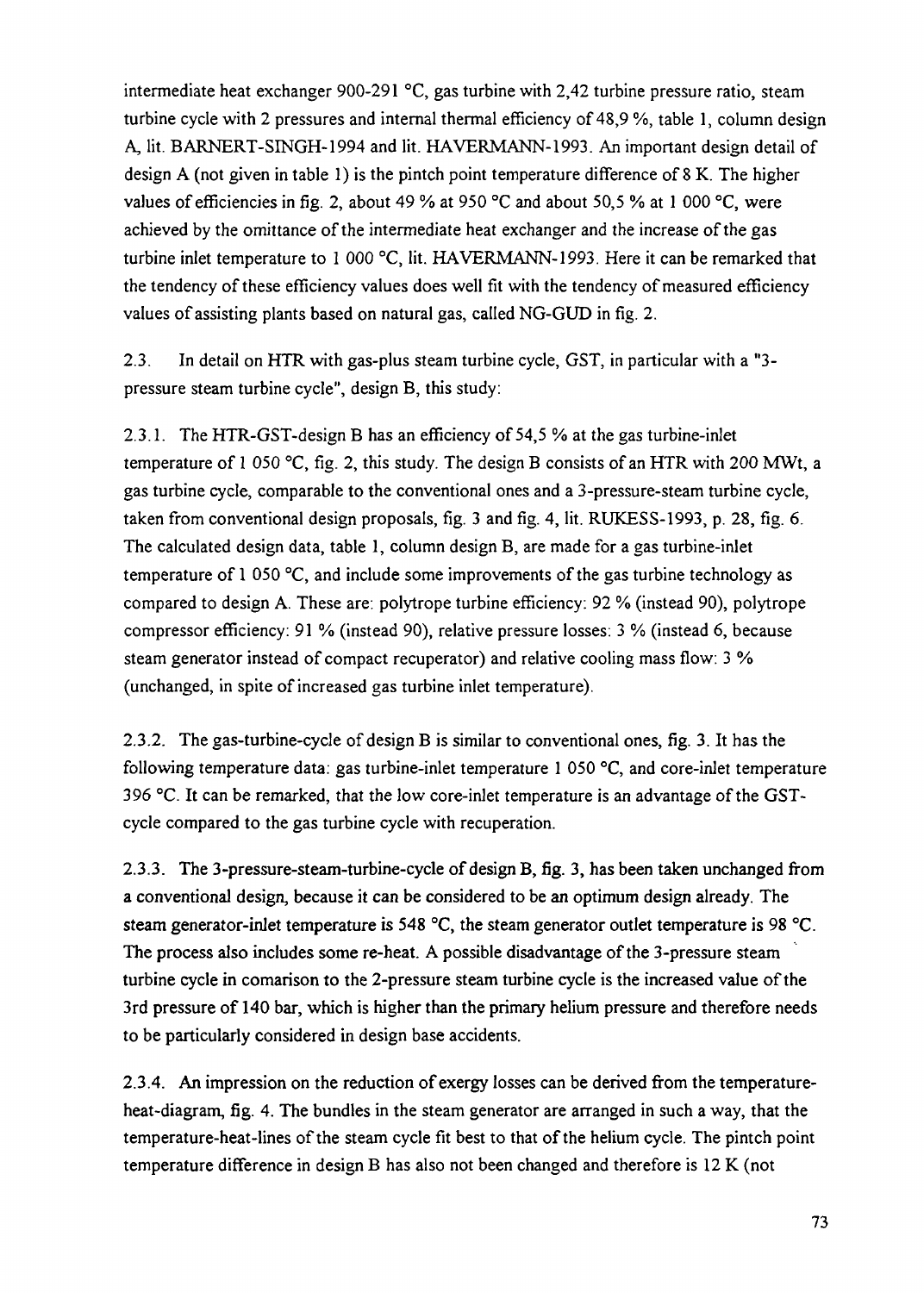

for the 3 Pressure Steam Turbine  $L1t$ .: RUKES-1993,  $F_96$  p.28

Fig. 3: Potential HTR-GST with an efficiency of 54.5 %, flow sheet with gas-plus 3-pressure -steam-turbine-cycle, taken from conventional designs, gas turbine cycle adjusted for reactor outlet temperature of 1 050 °C.



**Fig.** 4: Potential HTR-GST with an efficiency of 54.5 %, temperature-heat-diagram for the 3-pressure-steam-turbine for the flow sheet of fig. 3: the exergy losses of heat transfer are reduced.

mentioned in table 1). For future evaluations this value may be reduced to 8 K, resulting in a further improvement of the efficiency.

2.3.5. An even higher efficiency of HTR-GST could be 57 % at a gas turbine-inlet temperature of 1 150 °C, fig. 2, dashed arrow and cross; the conditions is - of course - that a future HTR can produce high temperature heat of 1 150C °C.

2.3.6. An important advantage of the "gas-plus steam-turbine cycle" in comparison to the "gas turbine cycle with recuperation" is that the core-inlet temperature is smaller at comparable efficiency conditions. The following comparison can be taken as an example: The GT-MHR with 47 % at 850 °C, fig. 2, has an core inlet temperature of 493 °C (919 °F), lit. ETZEL-1994, fig. 7, upper part; the HTR-GST with 54.5 % at 1 050 °C, fig. 2, has an core inlet temperature of 396 °C, fig. 3.

2.3.7. In addition to these evaluations on efficiencies and other design data, it is of course decisive to take capital investments into consideration.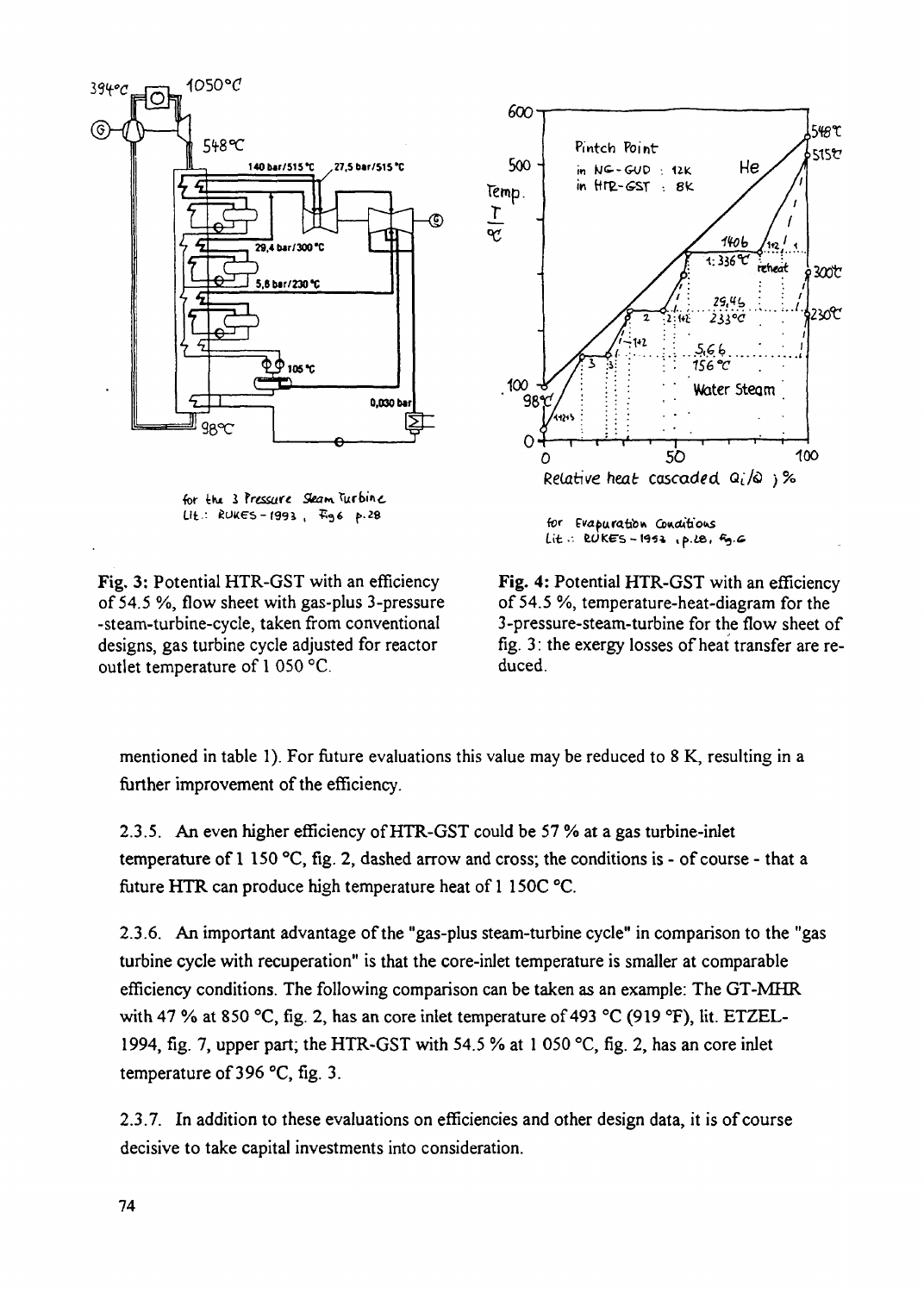2.3.8. The gas turbine-inlet temperature of 1 050 °C used in design B of this study is just 100 K higher than the mean core-outlet temperature of the AVR, which was achieved already in 1974

# 3. HTRs with Increased Gas Outlet Temperature, e.g. 1 050 °C

3.1. In summary: The biggest challenge to increase the temperature of the produced heat is put on the HTR by the improving gas turbine technology. Therefore future designs of HTR fuel on the basis of the TRISO-coated particle and of new HTR cores may realize increased gas outlet temperatures, e.g. 1 050 °C. Reasons are good experiences of the operation of the AVR, other experimental results and proposals to increase the retention capability of the HTR fuel. Another reason may be that contamination of the turbine may not be an important issue as before.

3.2. In detail on the retention capability of HTR-fuel in dependence from the temperature:

3.2.1. In the THTR-300 the maximum fuel temperature of the fuel pebbles is 1 250 °C as the required design value and - at the same time - as a value for the commercial guarantee, fig. 5, lit. HKG-1969, Bd. 1, S. 4.16, tab. 4.2.2-1 (THTR-300 Safety Report). For the release it is stated there: "For these fuel elements the fraction of release for Xe-133 shall not exceed the value of  $3 \times 10^{-5}$  as the mean over the lifetime and as the mean over the core". The coated particles of the fuel elements of the THTR-300 had a BISO-coating.

3.2.2. A good overview on the retention capability of modern fuel pebbles with TRISO coated particles has been prepared for the HTR-MODULE describing the mechanisms of release of fission products, lit. SIEMENS-INTERATOM-1988 (HTR-MODUL Safety Report), Bd. 1:

3.2.2.1. In the lower range of temperature below about 1 200 °C the fraction of brakes of coated particles (expectation value) is alone fabrication induced; it is less than  $3 \times 10^{-5}$ , fig. 5. The hereby produced release is rather low and not very much dependent from temperature, lit.: S. 3.2.2.1.-8 and 9.

3.2.2.2. At temperatures up to 1 300 °C no brakes of coated particles in material test reactors have been observed, lit. S. 3.2.1.-7.

3.2.2.3. With increasing temperatures above 1 200 to 1 300 ° C some diffusion starts from intact particles. An additional fraction of brakes of coated particles in the range of 1 200 to 1600 °C does not need to be considered according to the experiments, lit. S. 3.2.2.1-9.

3.2.2.4. The temperature-induced fraction of brakes of coated particles - as the maximum value - is  $5 \times 10^{-5}$  at 1 600 °C, lit.: S. 3.2.2.1-8.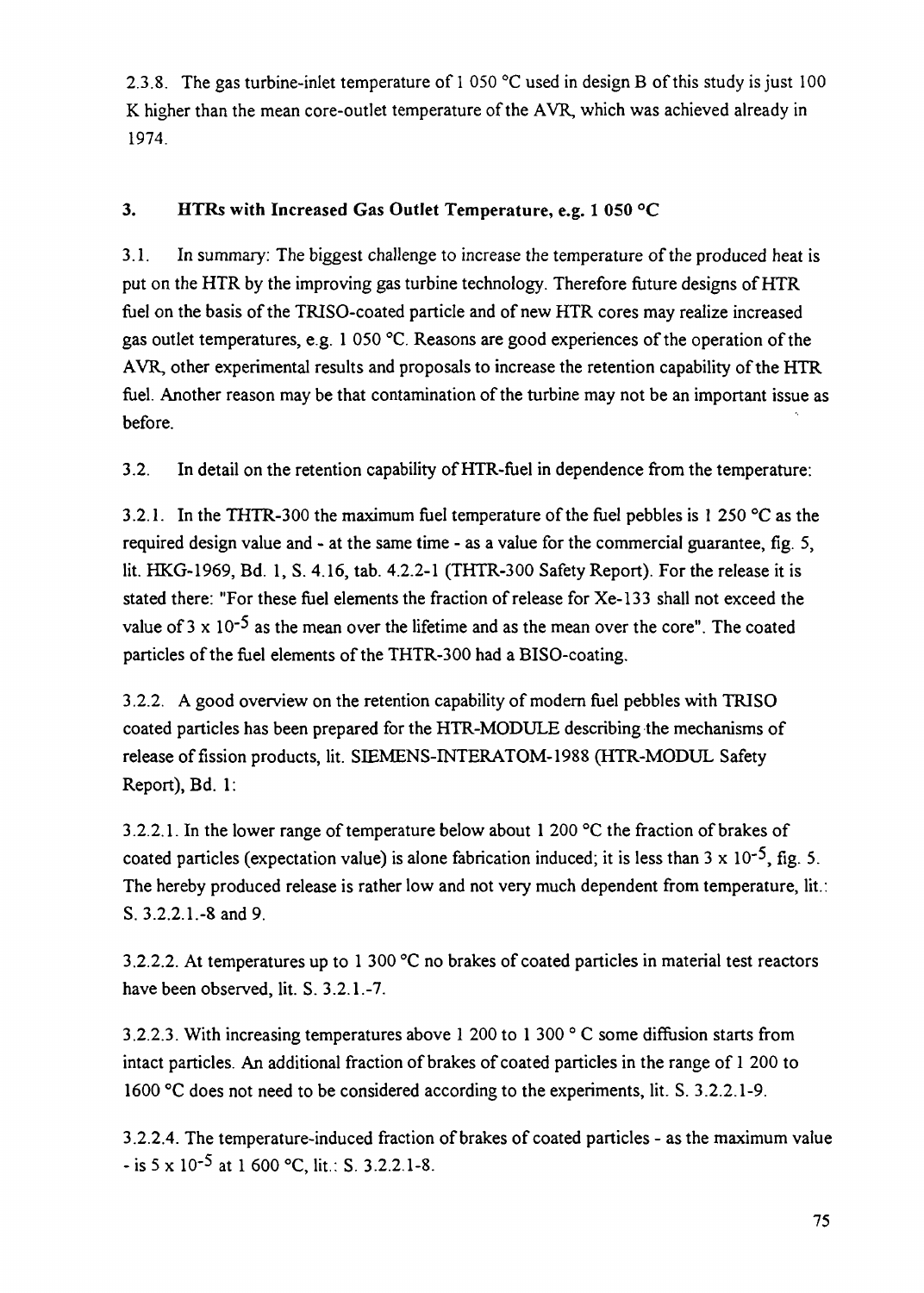**1500-** T **—1500- -1250 — 120O<** looo-**Goo - -1600 -\ ign Li wit Heai** *Op* **0** *Some* diffusion **•>ho breads o(- CPin «r»ai fesfc** U4.: *e-induced)* (V" f = fract^bvi o^ k<2ak.s o^ *CP* mean gas oufcUfcT *btM/\*\*) t-iu-z* L-KOt>UL Safety



3.2.2.5. The design limit for the heat up assumption is 1 600 °C.

3.2.2.6. The various ranges and limits of temperatures are illustrated in fig. 5 in linear scale.

3.2.4. The temperature load conditions for the HTR Modul are: Mean gas-outlet temperature: 700 °C, mean power density 3 MWt/m<sup>3</sup>, lit. : S. 2.3.1-2, producing a maximum value of temperature of the coated particles of 830, respectively 837 °C, lit.: S. 3.2.4.1-4<sup>+</sup> and fig.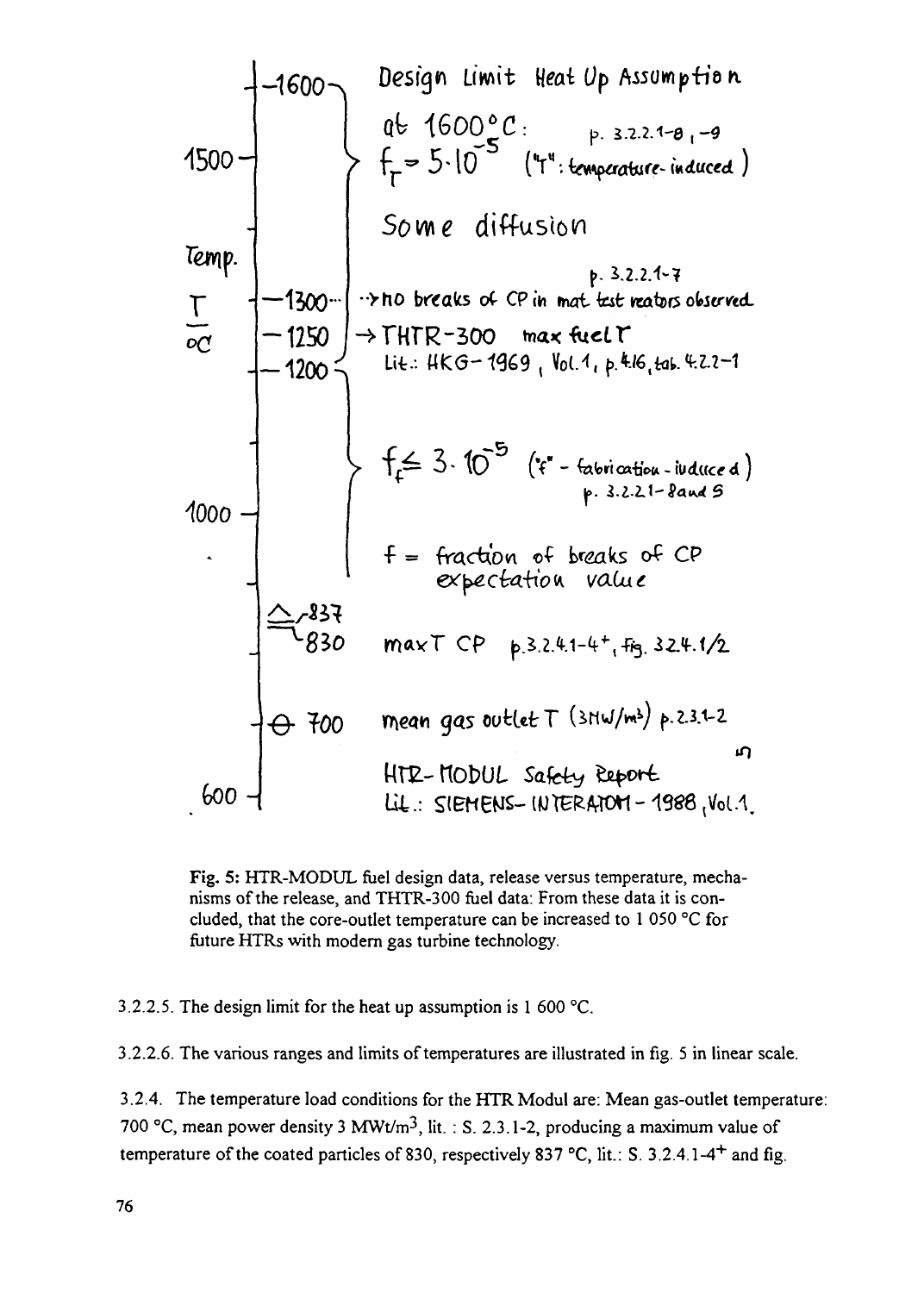3.2.4.-1/2. These values are also illustrated in fig. 5. As a conclusion: the maximum value for heat transfer in the fuel pebbles, as the difference between the maximum fuel temperature and the mean gas outlet temperature is at a power density of 3 MWt/m<sup>3</sup> about 130 K, respectively 137 K.

3.3. In conclusion for a future core outlet temperature of 1 050 °C:

3.3.1. The perspective for an increased value of the mean core-outlet temperature of the HTR with pebble bed core is the value of 1 050 °C. This follows from the information given in the above chapter 3.2. For this reason the evaluation of the HTR-GST-cycle in chapter 2 has been done with the gas turbine-inlet temperature (being equal to the core-outlet temperature) of 1050 °C.

3.3.2. Among the various applications of the HTR, (as e.g. steam cycle, steam cycle plus district heat or process steam, process heat applications for methane reforming and coal refinement, and others) the biggest challenge to improve the temperature of the produced heat is put on the HTR by the improving gas turbine technology. The reasons is the relatively strong influence on the efficiency, mainly because of its reducing influence on capital costs.

3.3.3. A possible contamination of the blades and other structures of the gas turbine due to the long term release of fission products, e.g. Cs-137, may in future not be an important issue as before, e.g. in the HHT-project, because the technologies for remote handling and inspection as well as other maintenance conditions have improved.

# 4. Experiences from the Project "HTR with Helium-Turbine, HHT"

4.1. In summary: The project "HTR with Helium-Turbine, HHT" was carried out in the Federal Republic of Germany in 1968 to 1981. It has produced a large number of valuable experiences. The project had been terminated because of the industrial decision to project an HTR with steam turbine plant as the THTR-300-follow-up-plant.

4.2. In some detail on the HHT-project and the high temperature helium test plant HHV:

4.2.1. The project "HTR with Helium-Turbine, HHT", being carried out in the Federal Republic of Germany in 1968 to 1981 in cooperation with the United States and Switzerland" and with the support from Swiss and German utilities had the objective to convert high temperature nuclear heat into electricity, using helium as the working fluid. Within that project to bigger test facilities were design and operated: The "helium turbine co-generation power plant, EVO" (EVO = Energie-Versorgung Oberhausen, Energy Supply at the City of Oberhausen in Germany) and the "High Temperature Helium Test Plant, HHV" (HHV = Hochtemperatur-Helium-Versuchsanlage, High Temperature Helium Experimental Plant, at KFA Jülich). A recently produced summary on the technical experiences is given in lit.: WEISBRODT-1995, which is reported also in this workshop.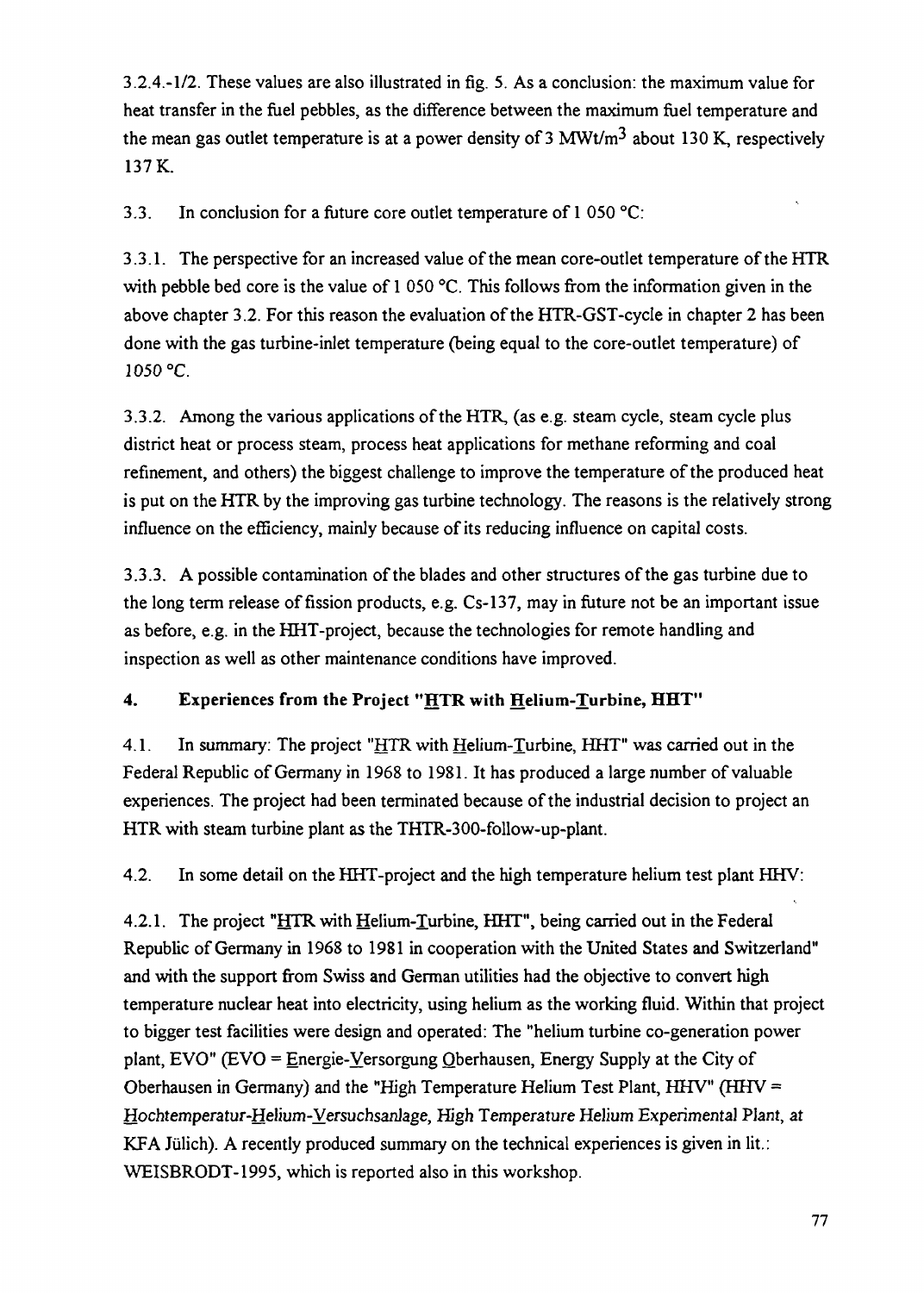4.2.2. Within the HHT-project a project study has been performed for a demonstration plant HHT-670 with a net output of 670 MWe, a net plant efficiency of 41 % and with dry cooling. The gas turbine-inlet temperature was 850 °C at a pressure ratio of 2.84 and with a reactor pressure of 70 bar, lit.: ARNDT-1976. Details on the design are given in fig. 6 and on the cycle and turbo-machinery in fig. 7.

4.2.3. An additional look, compared to lit. WEISBRODT-1995, on the High Temperature Helium Test Plant HHV with respect to the turbo-machine, the test loop and the temperatureentropy-diagram is given in fig. 8, lit. WEISKOPF-1970. An interesting feature of the HHVplant was that heat was brought into the test loop only via the compessor of the turbomachinery (and not via a heat exchanger). That is illustrated in the temperature entropydiagram in fig. 8.

## 5. Summary and Results

5.1. Main result: Nuclear energy, as a source for high temperature heat, e.g. from the High Temperature Reactor, HTR, has - in principle - the same high efficiency potential as the natural gas-based conversion process, both using modem turbine technology. The most modem gas turbine technology is the "gas-plus steam-turbine-cycle, GST", which also can be used in a closed form. A comparative study shows: At 1 050 °C gas turbine-inlet temperature the net efficiency is about 54 %.





Rg. 6. HTR Heliumturbine Proj. HHT 1968-1981 Project-Studie Demo-Plant HHT 670 1979

Fig. 7. HTR Heliumturbine Pioj. HHT 1968-1981 Flowsheet and Turbomachiae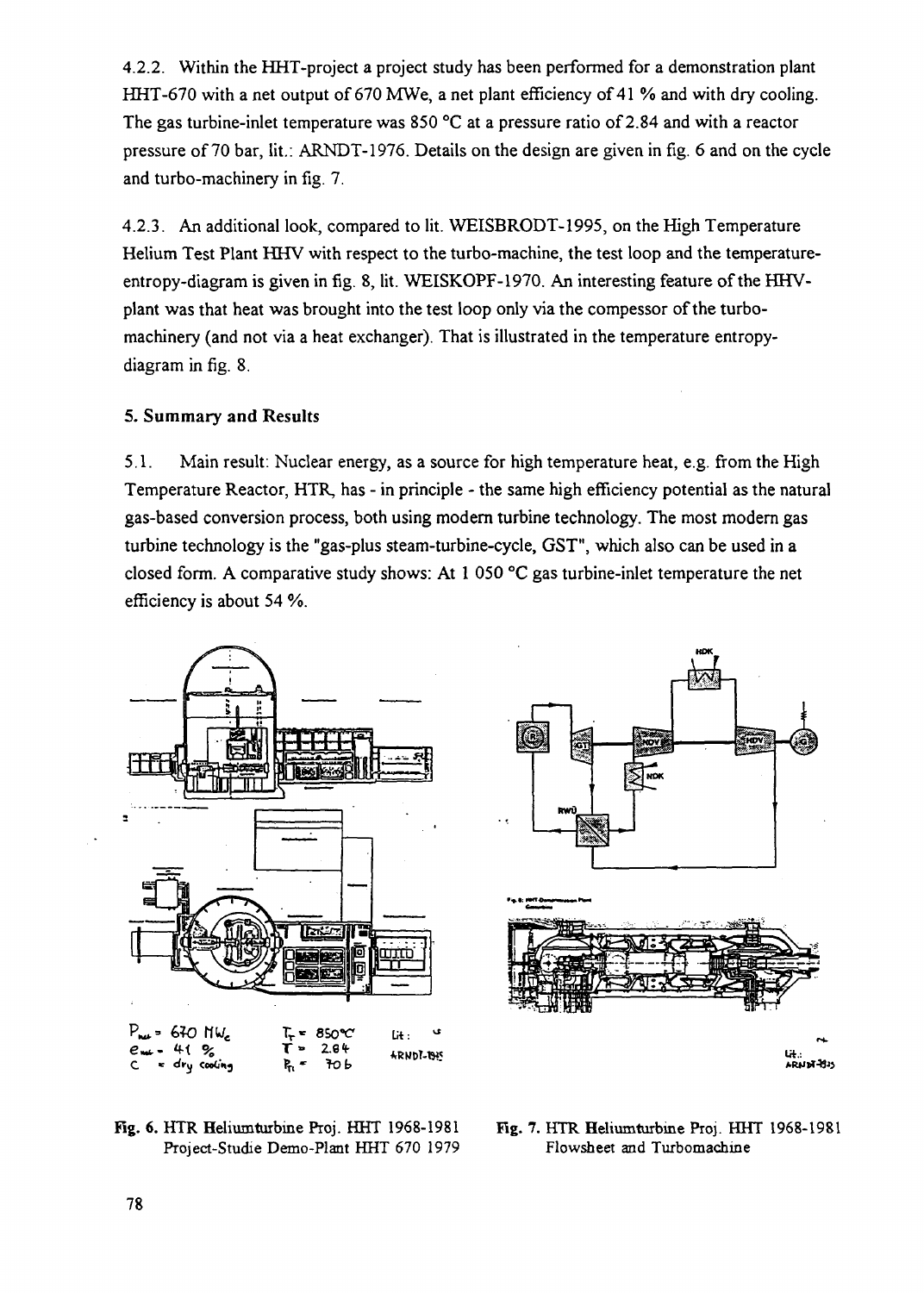

Rg. 8. High Temp. Helium Test Plant HHV

5.2. In detail: As a summary of previous chapters:

5.2.1. The decline of the price of fossil energy carriers after the end of the oil price crisis, in particular the low pric of natural gas, have triggered an impetuous development in gas turbine cycle technolgy. An efficiency race has been opened up to achieve higher effiencies for fossil fired power plants, and in particular for natural gas fired power plants. The preferred solution of modern turbine technology is the "gas-plus steam-turbine cycle, GST" also called combicycle. A high efficiency value of an existing plant is e.g. 52 %; a typical value for a future perspective is 58 %.

5.2.2. The efficiency potential of the gas turbine technology for the conversion of high temperature heat from the HTR into electricity is - in principle - as high as that based on natural gas. Therefore it is proposed here to take the "gas-plus-steam-turbine-cycle, GST", into consideration, in particular with a "3-pressure steam turbine cycle". With further improvements, in particular in the gas turbine cycle, and with the assumption that the gas turbine-inlet temperature is 1 050 °C (100 K more than AVR in 1974) the calculated net efficiency is 54.5 %. A particular advantage of the GST-cycle in comparison to the "gas turbine cycle with recuperation" is that the core-inlet temperature is smaller, at comparable efficiency conditions.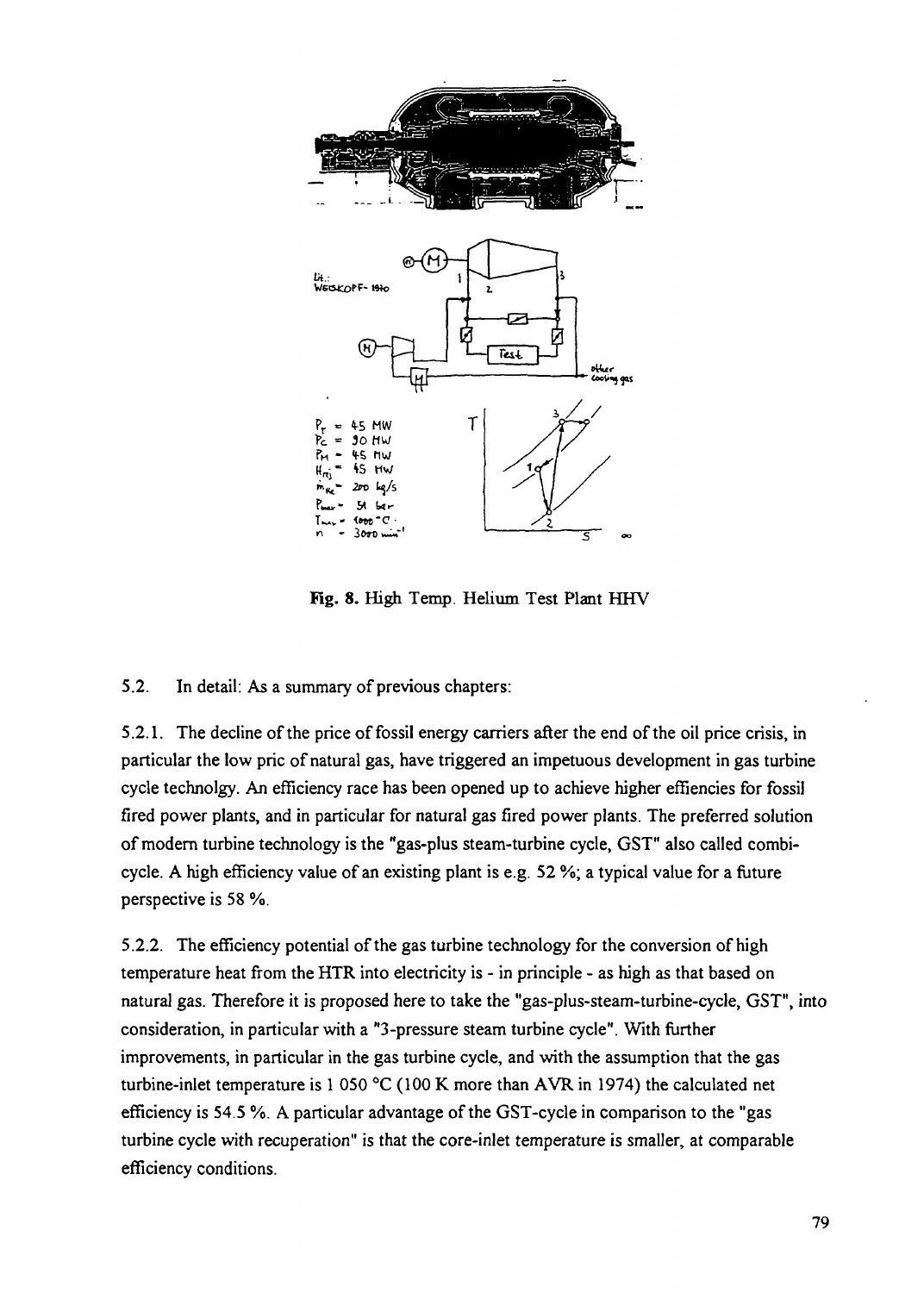5.2.3. The biggest challenge to increase the temperature of the produced heat is put on the HTR by the improving gas turbine technology. Therefore future designs of HTR fuel on the basis of the TRISO-coated particle and of new HTR-cores may realize increased gas outlet temperatures, e.g. 1 050 °C. Reasons are the good experiences of the operation of the AVR, other experimental results and proposals to increase the retention capability of the HTR fuel. Another reason may be that the contamination of the turbine may not be an important issue as before.

5.2.4. The project "HTR with Helium-Turbine, HHT" was carried out in the Federal Republic of Germany in 1968 to 1981. It has produced a large number of valuable experiences. The project had been terminated because of the industrial decision to project an HTR with steam turbine plant as the THTR-300-follow-up-plant.

### **BIBLIOGRAPHY**

ARNDT-1979 Arndt, E., Biele, B., Kirch, N., Sarlos, G., Schlösser, J.: HHT-Demonstration Plant, European Nuclear Conference ENC 79, Hamburg, 6-11 May, 1979.

#### B ARNERT-SINGH-1994

Bamert, H., Singh, J.: Future Applications of HTR: Electricity Production and Process Heat Applications, IAEA Technical Committee Meeting "Development Status of Modular HTRs and their Future Role", November 28.+29. 1994 and ENC Workshop on the Role of Modular High Temperature Reactors in the Netherlands, November 30 and December 1, 1994, ENC, Energy Innovation, Petten, The Netherlands.

## ETZEL-1994

Etzel, K., Baccaglini, G., Schwartz, A., Hillman, S., Mathis, D.: GT-MHR Power Conversion System: Design Status and Technical Issues, General Atomics, Allied Signal Aerospace GA-A21827, Dezember 1994, IAEA Technical Committee Meeting "Development Status of Modular High Temperature Reactors and their Future Role", November 28-30, 1994 ECN, Petten, The Netherlands.

#### HAVERMANN-1993

Havermann, M., Barnert, H., Singh, J.: Thermodynamische Optimierung einer HTR-Kombi-Anlage, Forschungszentrum Jiilich GmbH, KFA, Institut **fur** Sicherheitsforschung und Reaktortechnik, Interner Bericht, KFA-ISR-IB-5/93, Marz 1993.

in English: Thermodynamical optimization of an HTR-Combi-Plant, Research Centre Jiilich GmbH, KFA, Institute for Safety Research and Reactor Technology, Internal Report, KFA-ISR-IB-5/93, March 1993.

## HKG-1969

Hochtemperatur Kernkraftwerk GmbH: 300 MW<sub>e</sub> THTR Prototyp-Kernkraftwerk, Sicherheitsbericht, Konsortium THTR, Brown, boveri & Cie AG, Brown Boveri/Krupp Reaktorbau GmbH, Bande 1 und 2, Aug. 1969;

In English: 300 MWe THTR Prototype-Power Plant, Safety Report, Consortia THTR, Volumes 1 and 2.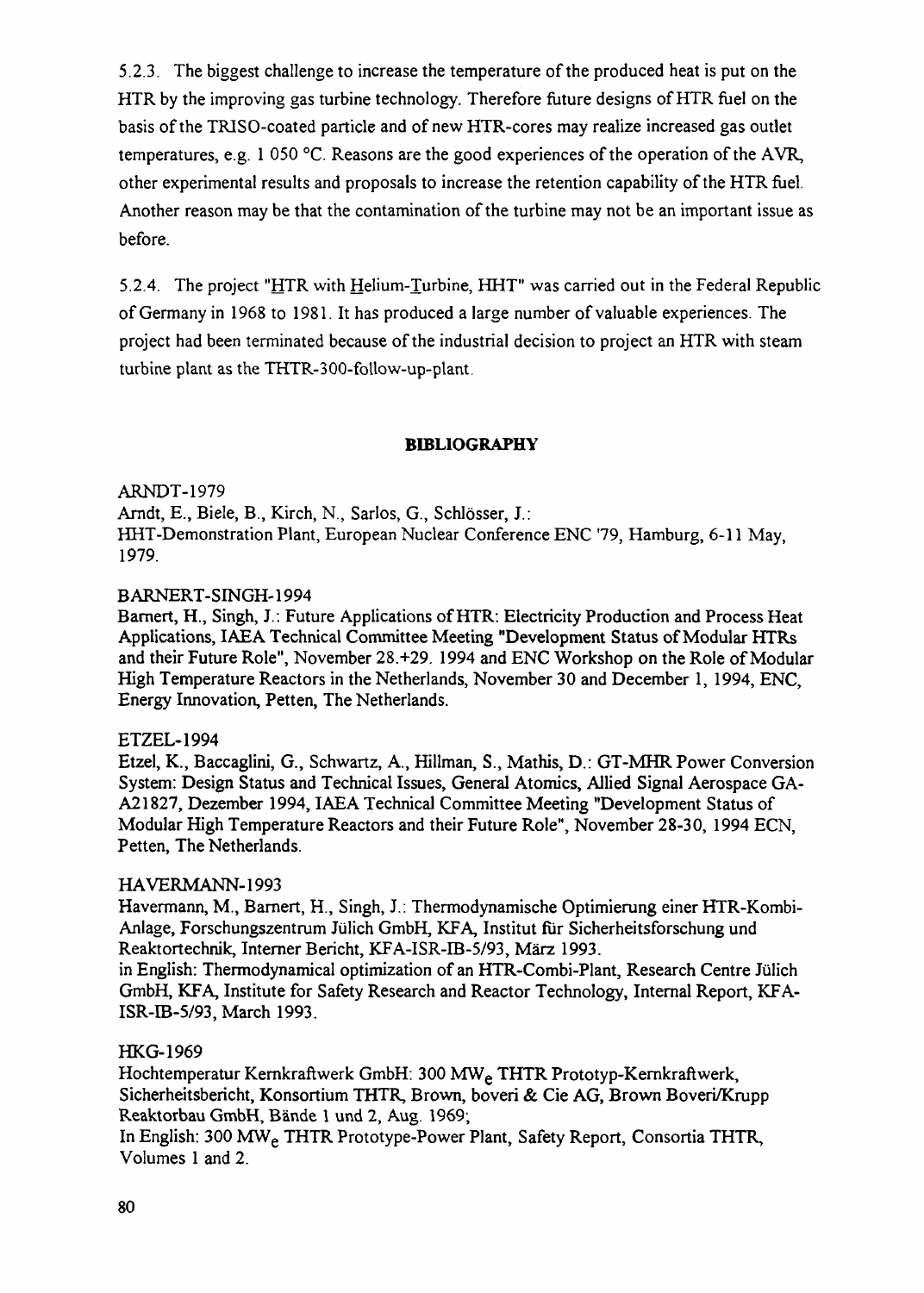**NAUEN-1995** 

Ñauen, A. : 205 MW GUD Kraftwerk Trombay: deutsch-indische Kooperation, Brennstoff/Wärme-Kraft, BWK, Band 47, Nr. 7/8, S. 289-294, July/August 1995. in English: 205 MW GUD Power Plant Trombay: German-Indian Cooperation.

### REUTER-1993

Reuter, F.D.: Dampferzeuger fur Kraftwerkskonzepte mit hohem Wirkungsgrad in VDI-1993, S. 125-140;

in English: Steam generator for concepts of power plants with high efficiency.

### RIEDLE-1994

Riedle, K., Voigtländer, P., Wittochow, E.: Fragen zur Nutzung fossiler Energieträger und der Klimarelevanz, in: VDI-1995, S. 35-54;

in English: Question to the application of fossil energy carriers and the relevance of the climate.

### RUKES-1993

Rukes, B.: Kraftwerkskonzepte für fossile Brennstoffe, in: VDI-1993, S. 3-40; in English: Concepts for power stations for fossil fuels.

### SCHWARZ-1987

Schwarz, D., Bäumer, R.: THTR Operating Experience , 1st International Seminar on "Small and Medium-Sized Nuclear Reactors, Lausanne, August 24-26, 1987.

### SIEMENS-1995

Siemens AG, Bereich Energieerzeugung (KWU): Die 3A-Gasturbinen-Familie von Siemens, Firmenschrift, 1995;

in English: The Familiy of the 3A-Gas Turbines from Siemens, Booklet from the Company.

SIEMENS-1993

Siemens AG, Bereich Energieerzeugung (KWU): Das GUD-Kraftwerk Ambari, ein Kraftwerk setzt Maßstäbe, Firmenschrift 1993;

in English: The GUD-Power Plant Ambari marks the Future. Booklet from the Company.

#### SIEMENS-INTERATOM-1988

Siemens/Interatom: Hochtemperaturreaktor-Modul-Kraftwerksanlage, Sicherheitsbericht, Bände 1-3, November 1988;

in English: High Temperature Reactor-Modul Power Plant, Safety Report, Volumes 1-3, November 1988.

## TILLŒTTE-1993

Tilliette, Z.P.: Modern Energy Conversion System and Nuclear Energy, Utilization - of a European, Commercial, Supercritical Steam Cycle, - of an Advanced Hypercritical Steam Cycle, - of Combined Gas-Steam Cycles, American Nuclear Society 1993 Winter Meeting, San Francisco, California, U.S.A., Nov. 14-19, 1993.

## VDI-1995

Verein Deutscher Ingenieure, VDI, VDI-Gesellschaft Energietechnik: Kernenergie nach 2000, Tagung Aachen, 15.-16. März 1995,

in English: Society of German Engineers, Society of Energy Technology: Nuclear Energy after the Year 2000.